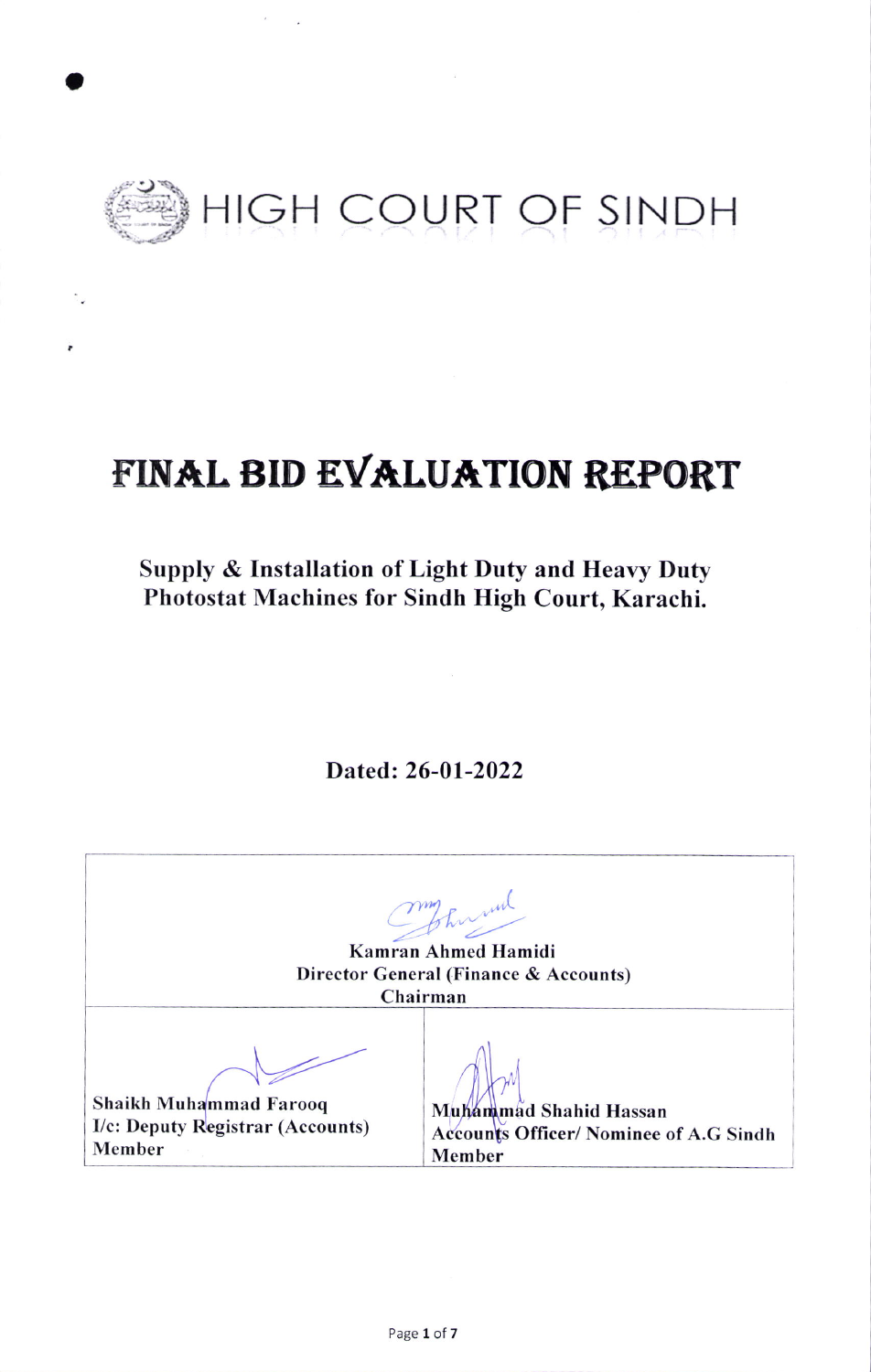### Contents

|            | ۰9                        |  |
|------------|---------------------------|--|
| $9 \cdots$ |                           |  |
|            |                           |  |
| tz         |                           |  |
|            | $\cdot \cdot \mathcal{L}$ |  |
|            | غ.                        |  |
| ε          |                           |  |
| ε          |                           |  |
|            |                           |  |

 $\tilde{\mathcal{L}}$